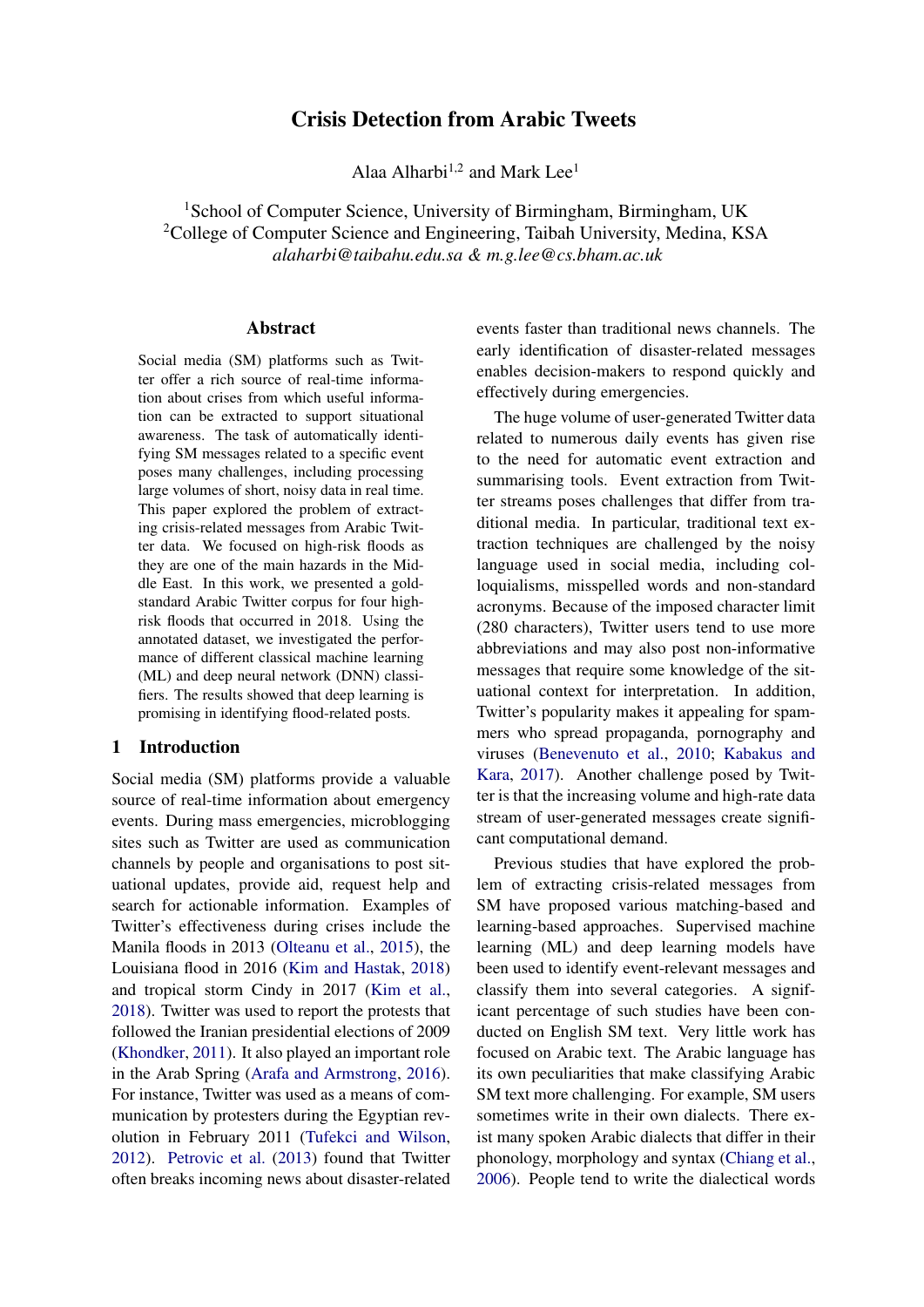according to their own pronunciations. There is no spelling standard for written dialectical words. Dialects are region-based. Hence, a classifier trained on data collected from one region may not perform well when tested on data collected from another region.

Unlike English, Arabic has poor available resources. To the best of our knowledge, there is no publicly available Arabic crisis-related dataset. We therefore built our own. In this work, we focused on flooding crises as they are a major hazard in the Middle East. A crisis usually occurs after heavy rain and subsequent flash flooding. In October and November 2018, heavy rainfall caused severe flooding in various Middle Eastern countries including Saudi Arabia, Kuwait, Jordan, Qatar, Iraq and Iran. According to civil defence authorities in Saudi Arabia, 1,480 individuals were rescued, 30 died and 3,865 were evacuated during floods that occurred in the period between 19 Oc-tober and [1](#page-0-0)4 November.<sup>1</sup> In Jordan, the flash flood on 9 November left at least 12 people dead and 29 injured.[2](#page-0-0) On the same day, Kuwait had heavy rain that resulted in infrastructure and property damage and left at least one person dead.<sup>[2](#page-0-0)</sup>

This research used different supervised learning approaches to extract flood-related tweets for the purpose of enhancing crisis management systems. We investigated the ways in which deep neural networks (DNN) compare to ML models in identifying crisis-related SM messages. Inspired by [Nguyen et al.](#page-7-7) [\(2017\)](#page-7-7), we also explored how different models perform when they are trained on historical event data, as labelling data from current events is expensive. Furthermore, continually retraining a model from scratch using data from current events is undesirable as it delays the timely processing of messages. The contributions of this paper as follows:

- We provide an annotated Arabic Twitter dataset of flood events.
- We benchmark the dataset using different supervised learning approaches.
- We evaluate the performance of two classical ML models and four DNNs on extracting flood-related messages, under two training settings: (1) train and test on the same event

data; and (2) train on previous in-domain events and test on the current event.

The rest of this paper is organised as follows: section [2](#page-1-0) surveys related work. Section [3](#page-2-0) describes the process of building the Arabic flood Twitter dataset. Section [4](#page-3-0) presents the used ML and DNNs models. The experimental settings and the results are detailed in sections [5](#page-4-0) and [6,](#page-5-0) respectively. Finally, section [7](#page-5-1) concludes the paper and discusses future work.

#### <span id="page-1-0"></span>2 Related Work

A review of the recent literature confirms widespread interest in detecting and extracting information from Twitter posts that describe current events. Recently, extracting crisis-related events from social media has received considerable attention.

[Kireyev et al.](#page-7-8) [\(2009\)](#page-7-8) experimented with latent Dirichlet allocation (LDA) topic models to detect disasters from Twitter posts. [Sakaki et al.](#page-7-9) [\(2010\)](#page-7-9) developed an earthquake reporting system by processing Twitter data. They used a support vector machine (SVM) to classify Twitter messages into two groups: event and non-event. They also proposed temporal and spatial models to estimate the earthquake's location. [Cameron et al.](#page-6-3) [\(2012\)](#page-6-3) presented a model to detect crises from Twitter using burst detection and incremental clustering. [Abel et al.](#page-6-4) [\(2012\)](#page-6-4) described a framework called Twitcident for searching, filtering and analysing Twitter streams during incidents. Twitcident monitors broadcasting services and translates incidentrelated messages into profiles for use as Twitter search queries to extract relevant tweets.

Using a supervised ML approach, [Imran et al.](#page-7-10) [\(2013a\)](#page-7-10) classified Twitter posts into fine-grained classes and extracted the relevant information from the messages. In a subsequent work, they described a method for extracting disaster information using conditional random fields (CRF) [\(Imran](#page-7-11) [et al.,](#page-7-11) [2013b\)](#page-7-11). [Ashktorab et al.](#page-6-5) [\(2014\)](#page-6-5) described a supervised learning-based approach to identifying disaster-related tweets and extracting actionable information.

[Singh et al.](#page-7-12) [\(2017\)](#page-7-12) developed a classificationbased system to extract flood-related posts and classify them as high or low priority to identify victims who need urgent assistance. [Nguyen](#page-7-7) [et al.](#page-7-7) [\(2017\)](#page-7-7) and [Caragea et al.](#page-6-6) [\(2016\)](#page-6-6) used convolutional neural network (CNN) to identify in-

<sup>1</sup><https://sabq.org/jGVvgZ>

<sup>2</sup>[http://floodlist.com/asia/](http://floodlist.com/asia/jordan-flash-floods-november-2018)

[jordan-flash-floods-november-2018](http://floodlist.com/asia/jordan-flash-floods-november-2018)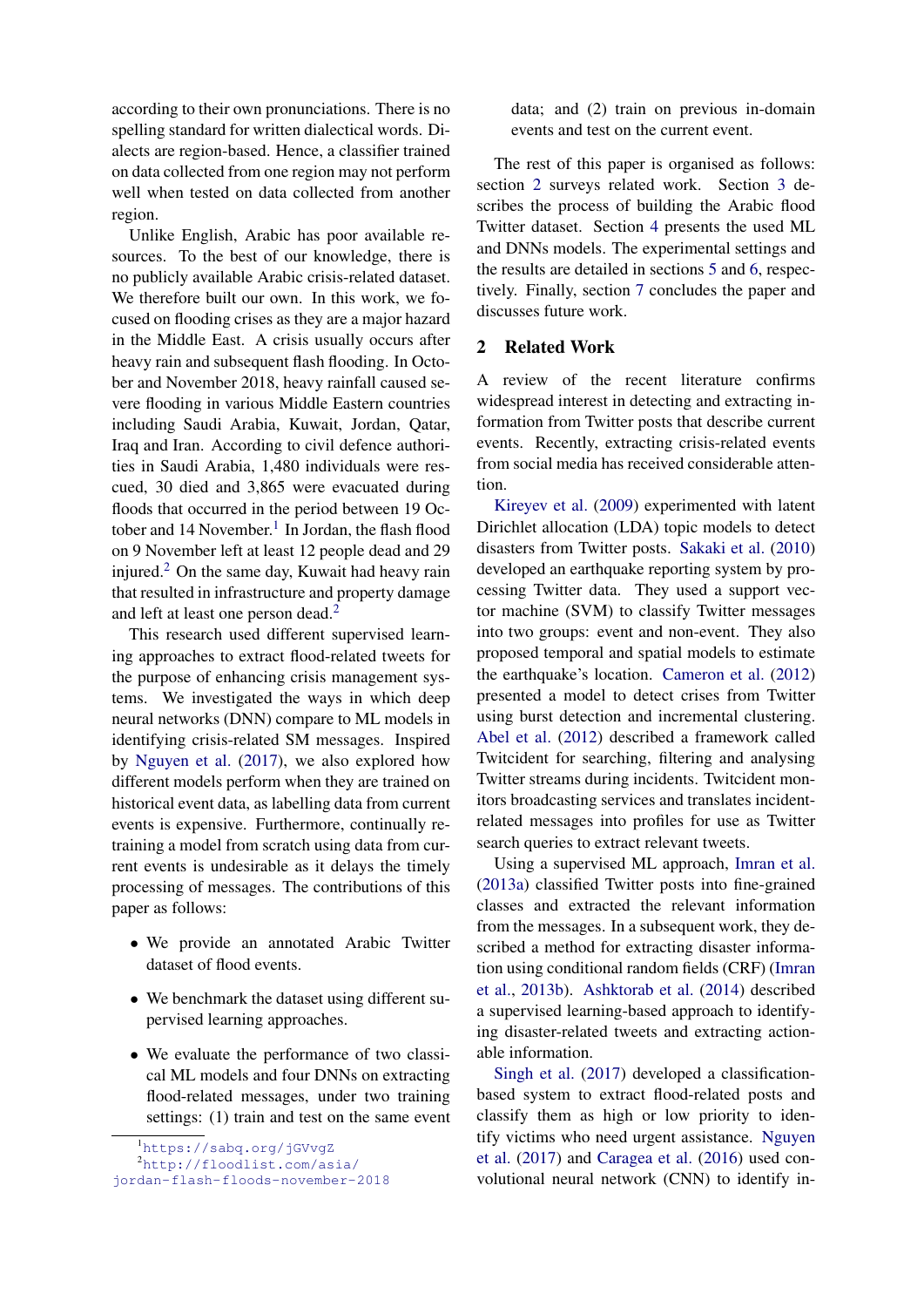formative (useful) messages from crisis events. [Nguyen et al.](#page-7-7) [\(2017\)](#page-7-7) highlighted that CNN performed better than many classical ML approaches. Going further, [Neppalli et al.](#page-7-13) [\(2018\)](#page-7-13) compared the performance of a naïve Bayes (NB) classifier to two deep neural models in identifying informative crisis-related posts. Their results demonstrated that CNN outperformed both the recurrent neural network (RNN) with gated recurrent unit (GRU) model and the NB with handcrafted features. Unlike the described work, which focused on the classification of English tweets to extract the relevant event messages, [Alabbas et al.](#page-6-7) [\(2017\)](#page-6-7) used supervised ML classifiers to identify highrisk flood-related tweets that were written in Arabic.

Using different classical ML and deep learning approaches, we also classified the Arabic tweets as flood-related or irrelevant. Our work differs from that of [Alabbas et al.](#page-6-7) [\(2017\)](#page-6-7) in the classification techniques and data collection. Instead of tracking the Arabic words **Andric words Arabic words Arabic words** based our collection on event-related keywords as described in the following section.

### <span id="page-2-0"></span>3 Corpus Collection and Annotation

Using the Twitter API,<sup>[3](#page-0-0)</sup> Arabic tweets were collected by tracking certain keywords and hashtags related to 10 flood events. The tracked floods occurred in the Middle East in October and November, 2018. The initial set of tweets for each event were crawled based on the event-related trendy hashtags or by searching for tweets containing the terms **weight** (floods) and the flood location name. Then, the dataset were expanded by tracking all the relevant hashtags found in the collected set. This step was repeated until no new eventrelated hashtag could be found. Different numbers of messages were obtained per event. While we managed to crawl thousands of tweets for some events, we ended up with just a few hundred for others. The size of candidate flood-related data might depend on the popularity and severity of the event.

In this research, only four events were considered for annotation. The events were: Jordan floods, Kuwait floods, Qurayyat floods and Al-Lith floods. The selected events took place in different areas of the Arab world: Jordan, Kuwait,

northern Saudi Arabia and western Saudi Arabia, respectively. Hence, we believed that the dataset should include tweets written in different Arabic dialects. In addition, each of these events trended on Twitter. We collected plenty of candidate floodrelated tweets, at least 5,000 for each of the four crisis under consideration. The four floods led to property and infrastructure damage. Three of them left several people displaced or dead. Therefore, we assumed that the collected messages would convey different types of disaster-related actionable information.

To construct the dataset, we first extracted the tweet IDs and texts from the event-related JSON files obtained by the Twitter streaming API. Each retweet was replaced with the original text of the retweeted message. We removed duplicates (i.e., tweets that had exactly the same text). After that, a random sample of around 1,050 distinct tweets was selected from each event to be annotated by a human. As the Qurayyat flood had only 954 distinct messages, we labelled them all. The corpus was annotated by four native Arabic speakers. They were provided with the annotation instructions, examples of ten labelled tweets and a brief description of each event. Annotators were asked to provide the appropriate label based on the tweet's text; they were not required to open any included hyperlinks. Each tweet was judged by two annotators who selected the most suitable label for the two tasks described below.

- 1. Relevance: The first task was to decide whether a message was on-topic/eventrelated or off-topic/not related. Very short and understandable messages that did not convey any meaning, such as those that only included hashtags, were ignored.
- 2. Information type: In order to build classifiers that could identify informative crisisrelated messages, tweets that communicated useful information were labelled based on the information category they provided. This task followed the annotation scheme described by [Olteanu et al.](#page-7-0) [\(2015\)](#page-7-0), which labelled each message as one of the following broad categories:
	- Affected individuals: included reports on affected, dead, missing, trapped, found or displaced people
	- Infrastructure and utilities damage

<sup>3</sup>[https://help.twitter.com/en/](https://help.twitter.com/en/rules-and-policies/twitter-api) [rules-and-policies/twitter-api](https://help.twitter.com/en/rules-and-policies/twitter-api)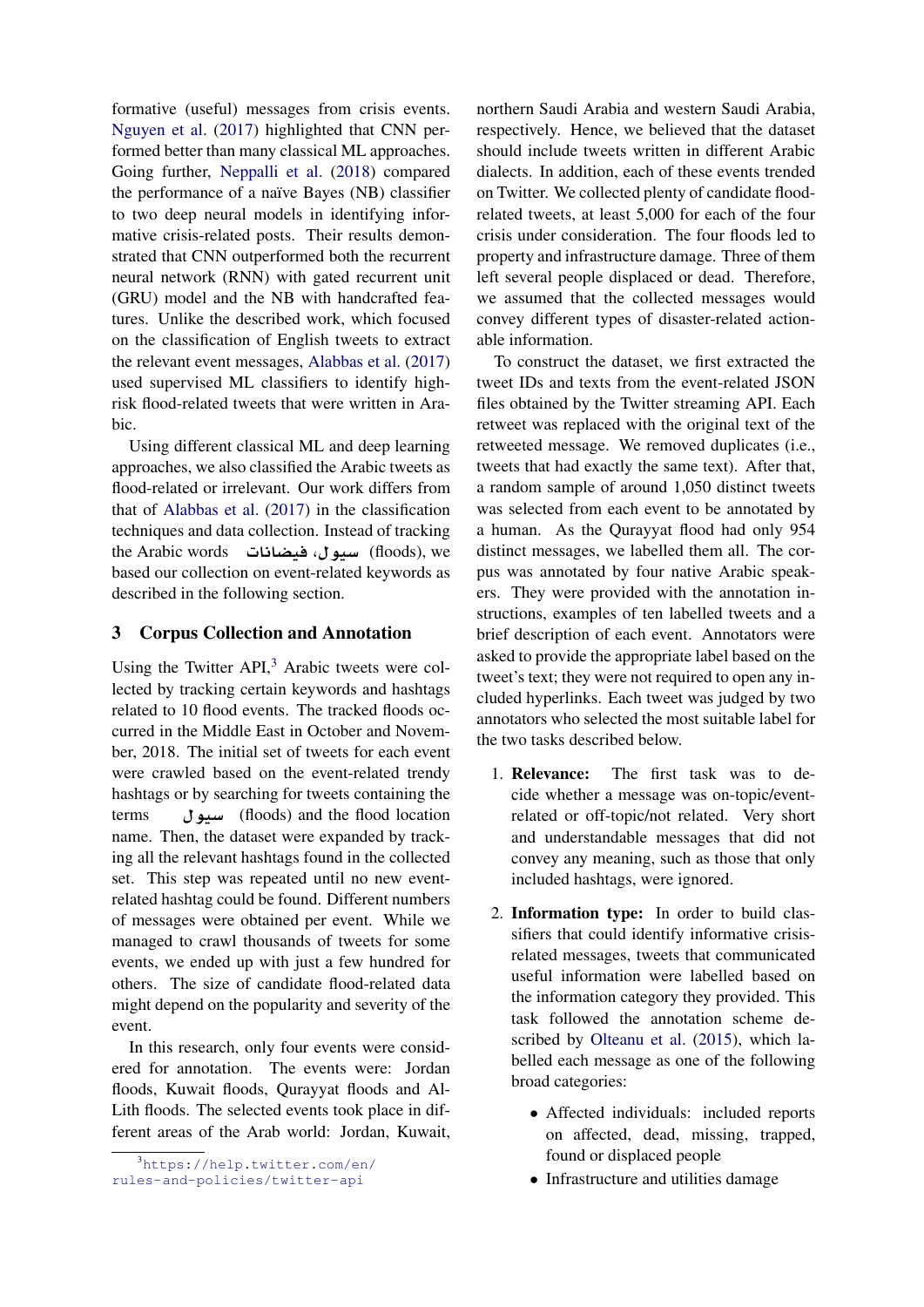- Donations, assistance and volunteering services
- Caution and advice
- Sympathy, prayers and emotional support
- Other useful information: messages that did not belong to the previous categories but helped in understanding the emergency situation
- Not applicable: the message was either irrelevant or did not communicate any useful information, e.g., personal opinions.

We measure inter-rater agreement with Cohen's Kappa, resulting in  $k \approx 0.82$  for relevance and *k*  $\approx 0.9$  for information type. In cases when the two annotators disagreed, the tweet was judged by a third person. The final dataset<sup>[4](#page-0-0)</sup> included  $4,037$  labelled Twitter messages for four flood events. Table [1](#page-4-1) presents a general description of the dataset along with the number of relevant and irrelevant messages per event. In our corpus, 24.69% of tweets were irrelevant. Table [2](#page-4-2) shows the distribution of information categories per event.

### <span id="page-3-0"></span>4 Models

### 4.1 Classical ML Models

The performance of classic ML models depends mainly on how the features are extracted and selected. To benchmark the dataset, we experimented with SVM and NB for flood-related message identification.

## 4.2 Deep Learning Models

Deep learning has profound generalisation ability and has proven to perform well in text classification, achieving state-of-the-art results on standard natural language processing (NLP) benchmark problems. In this research, we experiment with the following deep learning models:

• Convolutional Neural Network (CNN): The network architecture was similar to that proposed by [Kim](#page-7-14) [\(2014\)](#page-7-14). We used two 1D convolutions that were applied in parallel to the input layer vectors, extracting local patches from sequences using convolution windows of sizes 3 and 5 with 100 feature maps each. A sliding max-pooling operation of size 2 was applied over each feature map to obtain the maximum value, representing the most important feature. The output vectors of the two convolutions were concatenated and a 0.5 dropout rate was applied for regularisation. The output was fed into a 100 dimension fully connected layer with rectified linear unit (ReLU) activation.

- Long Short-Term Memory (LSTM): LSTM [\(Hochreiter and Schmidhuber,](#page-6-8) [1997\)](#page-6-8) is a type of recurrent neural network (RNN) that can learn over long input sequences. In our experiments, this model involved one LSTM layer with 196 hidden output dimensionalities. As proposed by [Gal](#page-6-9) [\(2016\)](#page-6-9), we applied a dropout rate for input units of the LSTM layer and a dropout rate of the recurrent units for regularisation. In the experiments, both were set to 0.2.
- Convolution LSTM (CLSTM): This model is similar to the CNN described above except that the fully connected dense layer is replaced by an LSTM layer similar to the one presented above. In this architecture, the CNN was used to extract features that were fed into an LSTM layer, which processed down-sampled high-level input sequences.
- Bidirectional LSTM (BiLSTM): BiLSTM is a another type of RNN. In processing input sequences in both forward and backward directions, BiLSTM merges their representations to capture patterns that might be missed by order-dependent RNNs such as LSTM. The bidirectional model in our experiments had 196 hidden dimensions and dropout rates equal to the ones used in the LSTM model.

The input sequences, the embedding and output layers were similar for all previously described DNN models. The embedding layer was used as the first hidden layer to map words (input sequences) to dense vectors. In our experiments, vectors were initialised from an external embedding model and fine-tuned during training. The output layer mapped its input vectors – which were obtained from the last hidden layer in each model – to a probability between 0 and 1 using the sigmoid activation function.

<sup>&</sup>lt;sup>4</sup>It is available for research purposes at [https://](https://www.cs.bham.ac.uk/~axa1314/) [www.cs.bham.ac.uk/˜axa1314/](https://www.cs.bham.ac.uk/~axa1314/)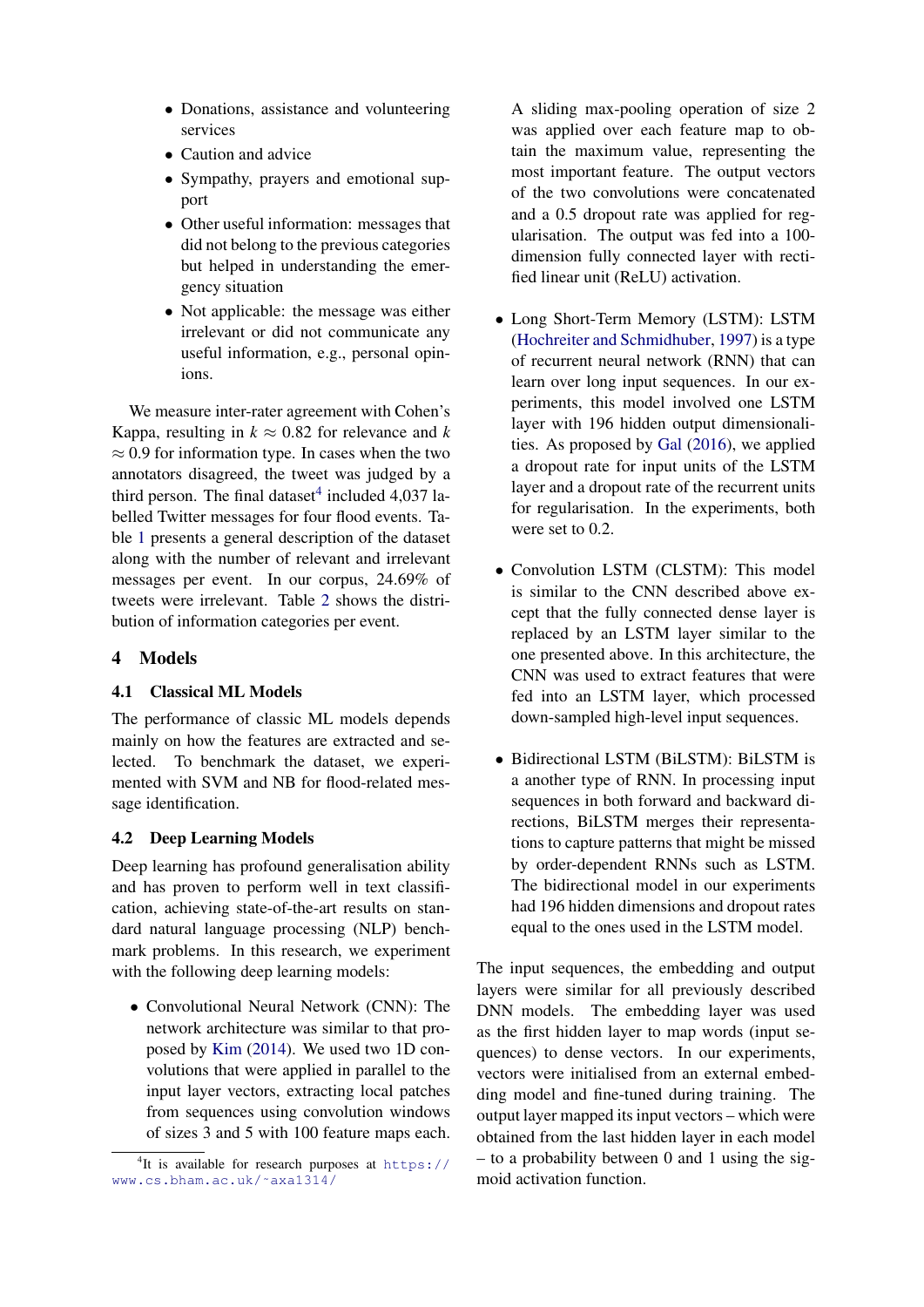<span id="page-4-1"></span>

| Crisis          | Country |      | # of Labelled Posts $\vert$ # of On-topic Posts $\vert$ # of Off-topic Posts |     |
|-----------------|---------|------|------------------------------------------------------------------------------|-----|
| Jordan floods   | Jordan  | 1009 | 761                                                                          | 248 |
| Kuwait floods   | Kuwait  | 1056 | 822                                                                          | 234 |
| Qurayyat floods | Saudi   | 954  | 705                                                                          | 249 |
| Al-Lith floods  | Saudi   | 1018 | 752                                                                          | 266 |

Table 1: Dataset Description.

<span id="page-4-2"></span>

| Flood    | Affected    | Infrastructure | Donations $&$ | Caution  | Sympathy $&$      | Other useful | <b>Not</b> |
|----------|-------------|----------------|---------------|----------|-------------------|--------------|------------|
| Name     | individuals | & utilities    | volunteering  | & advice | emotional support | information  | applicable |
| Jordan   | 200         | 60             |               | 79       | 269               |              | 310        |
| Kuwait   | 96          | 106            | 30            | 62       | 191               |              | 518        |
| Qurayyat | 184         | 58             |               | 244      | 131               | 37           | 292        |
| Al-Lith  | 70          | 196            |               | 212      | 72                | 58           | 329        |

Table 2: Distribution of tweets by information types.

#### <span id="page-4-0"></span>5 Experiments

In this study, we performed a binary classification task to identify flood-related messages. Identifying the information category of the relevant tweets is left for future work. As the dataset had imbalanced classes, we first up-sampled the minority class to have a relatively equal class distribution. Then we preprocessed the tweets as described below.

#### 5.1 Text Preprocessing:

To improve model generalisation, we replaced each URL with the Arabic word **in the Accord** (hyperlink). In the same way, each user handle was substituted with the word **مستخدم** (username), while numbers were replaced with the word (number). We also normalised repeated letters and elongation (Tatweel). Diacritics or short vowels, non-Arabic characters, punctuation and special characters were removed. We performed three types of letter normalisations: the variant forms of *alef*  $(i, j, i)$  were normalised to  $(i)$ , *alef*  $magsora$  ( $\epsilon$ ) to  $ya$  ( $\epsilon$ ) and *ta marbouta* ( $\epsilon$ ) to *ha* **(£)** . This was done because people often misspell various forms of *alef* and do not distinguish between *ta marbouta* and *ha* when these letters occur at the ends of words. In addition, stop words were removed. While stop word removal is not useful for some NLP tasks such as sentiment analysis, it can enhance the performance of some classification tasks as they do not affect the overall topic/meaning of a document. Finally, tweets were tokenised using the CMU Tweet NLP tool [\(Gimpel et al.,](#page-6-10) [2010\)](#page-6-10). We did not apply stemming to the tokens, as the previous work confirmed that stemming does not improve classification accu-

#### racy [\(Alabbas et al.,](#page-6-7) [2017\)](#page-6-7).

With respect to classic ML models, unigrams, bigrams and trigrams of words were extracted. In case of NB, text was represented as bags of words as we experimented with multinomial NB classifier which is suitable for classification with discrete features. For SVM model, the features were transformed into term-frequency inversedocument-frequency (TF-IDF) vectors, in which each tweet represented a document. For DNN models, texts were segmented into words. The maximum length of input sequences per tweet was set to 60 words. Messages comprising fewer than 60 words were zero-padded. Each word was transformed into a vector. Word vectors were initialised from Ara Vec [\(Soliman et al.,](#page-7-15) [2017\)](#page-7-15). Ara Vec was trained on Arabic Twitter text of 1,090 million tokens using a continuous bag of words (CBOW) technique with a window size of three words. In both types of models, we limited the vocabulary to the most common 5,000 words in the training corpus.

### 5.2 Training Settings:

We first examined the performance of the learning models in identifying the relevant messages when they were trained using data from the same event. In this case, the data was split into subsets of 80% for training and 20% for testing using 5-fold cross validation. Assuming that labelled data were not available for the current event, the second experiment evaluated the models' performance when they were trained using the historical events. Here, the entirety of the data pertaining to the event under consideration was used for training and testing.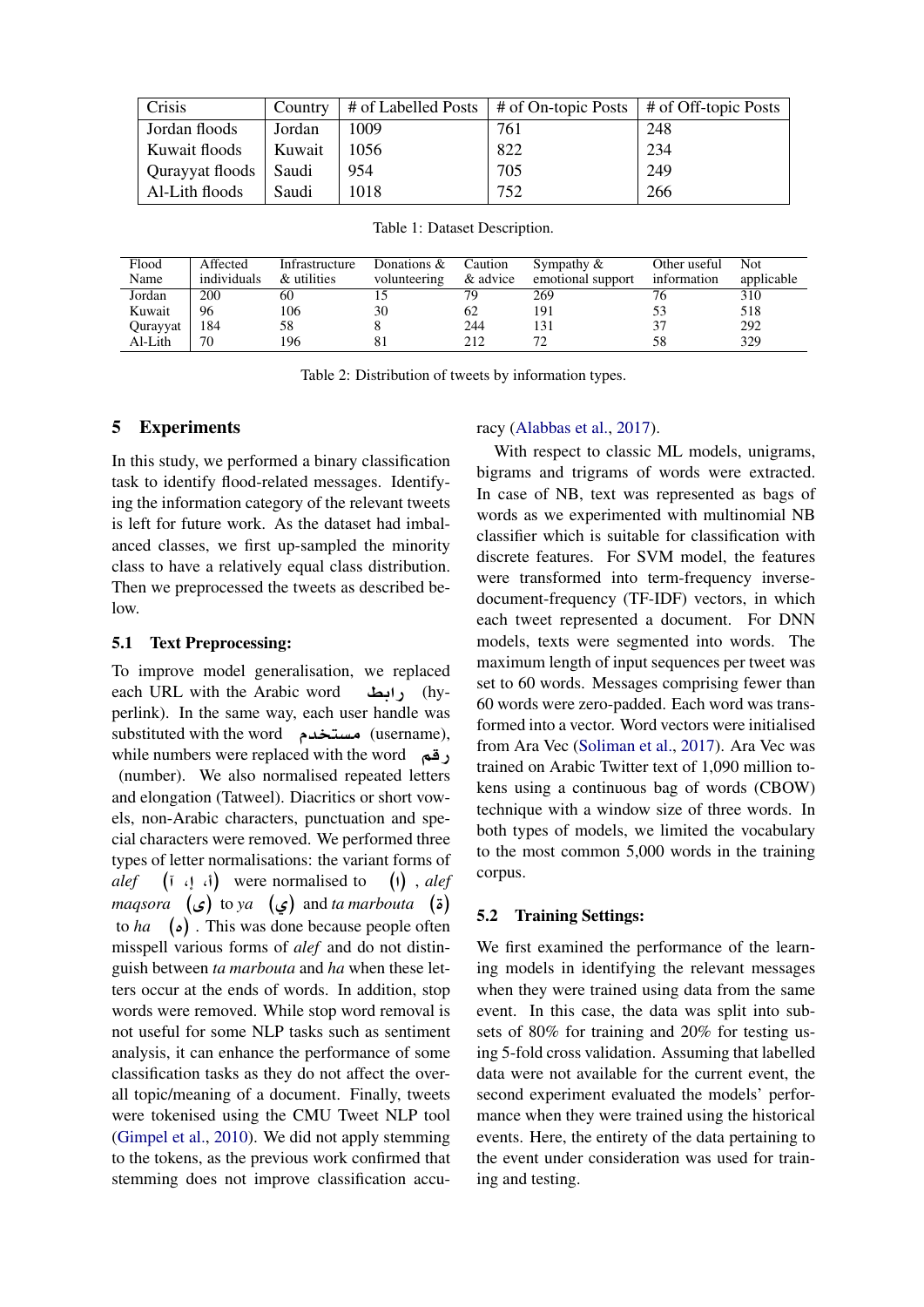#### 5.3 Models' Settings:

Classic ML classifiers were implemented using the scikit-learn library [\(Pedregosa et al.,](#page-7-16) [2011\)](#page-7-16). We experimented with linear kernel SVM and multinomial NB classifiers. Deep learning models were built using the Keras library. $5$  The DNN models were trained for 10 epochs in mini-batches of 10 samples. The optimiser and loss function arguments were set to adam and binary crossentropy, respectively.

#### <span id="page-5-0"></span>6 Results

Table [3](#page-6-11) shows the average accuracy scores for the first experiment, in which classifiers were trained on the event data using 5-fold cross-validation. The table indicates that DNNs performed very well despite the relatively small training dataset. The deep learning models yielded comparable performance. RNNs outperformed the ML models in all cases. LSTM and BiLSTM achieved the best accuracy scores. SVM returned results that were competitive with DNN models. Looking at the classification errors of the LSTM and BiL-STM models, we found that the most common error is the incorrect classification of minority class (off-topic tweets). This is due to the imbalanced dataset. The random over-sampling can increase the likelihood of overfitting the data as it creates exact copies of existing instances. We also found that some of the uninformative flood-related messages were mistakenly classified as off-topic. For instance, 14% of such messages in Kuwait data were incorrectly classified by the LSTM model.

As the identification of crisis-related messages is a time-critical task, it is unlikely to obtain sufficient labelled data from the current event. Hence, we explored how the classifiers perform in detecting relevant posts from different events within the same domain. The accuracy scores are displayed in Table [4.](#page-6-12) BiLSTM achieved the best accuracy in most cases. CLSTM and LSTM showed competitive results in certain instances. LSTM outperformed the CNN in 9 out of 11 experiments. This showed that RNNs could be more suitable to address such problems as they represent the whole input sequence instead of relying on some key local features. Feeding the extracted CNN features into an LSTM layer instead of a fully connected dense layer resulted in improved accuracy when training on one event. The structure

of RNNs allows such models to learn problemspecific information about the mapping they approximate, which could reduce the training data requirement. As the number of training examples increased, CNN achieved performance comparable with CLSTM. Table [4](#page-6-12) shows that SVM generalised better than NB model. Generally, it can be seen that DNNs outperformed the traditional ML models. DNNs use distributed representation of words and learn high-level abstract features [\(Im](#page-6-13)[ran et al.,](#page-6-13) [2018\)](#page-6-13). On the other hand, ML models' performance depends on the training data and manually engineered features and therefore perform poorly when tested in different crises due to the great variation of data.

In the first six cases, we trained the models using data from a single event. Taking chronological order into account, we then increased the number of events in the training set to see whether this could enhance performance. It could be noticed that all models showed the best accuracy in classifying Al-Lith messages when three events were used for training. However, increasing the number of training events did not always result in improved accuracy. For example, training DNNs using data from Kuwait and Qurayyat resulted in lower performance compared to the case when only Qurayyat data was used to classify Al-Lith messages. Similarly, the results acheived by using Jordanian data to train ML models were higher than those obtained by using the joint dataset of Jordan and Kuwait.

#### <span id="page-5-1"></span>7 Conclusion

This paper investigated the problem of extracting flood-related data from Arabic tweets using a supervised learning approach. To the best of our knowledge, it is the first work that uses deep learning to identify crisis-related data from Arabic tweets. Our results show that RNNs are promising in identifying crisis messages using training data from the event or from other in-domain events. We also provided a gold-standard Arabic Twitter dataset for high-risk floods. For future work, we aim to evaluate the same models in multiclass identification to extract information types from flood-related messages. We also plan to utilise domain adaptation approaches to enhance the results of classifiers trained using data within the crisis domain.

<sup>5</sup><https://keras.io/>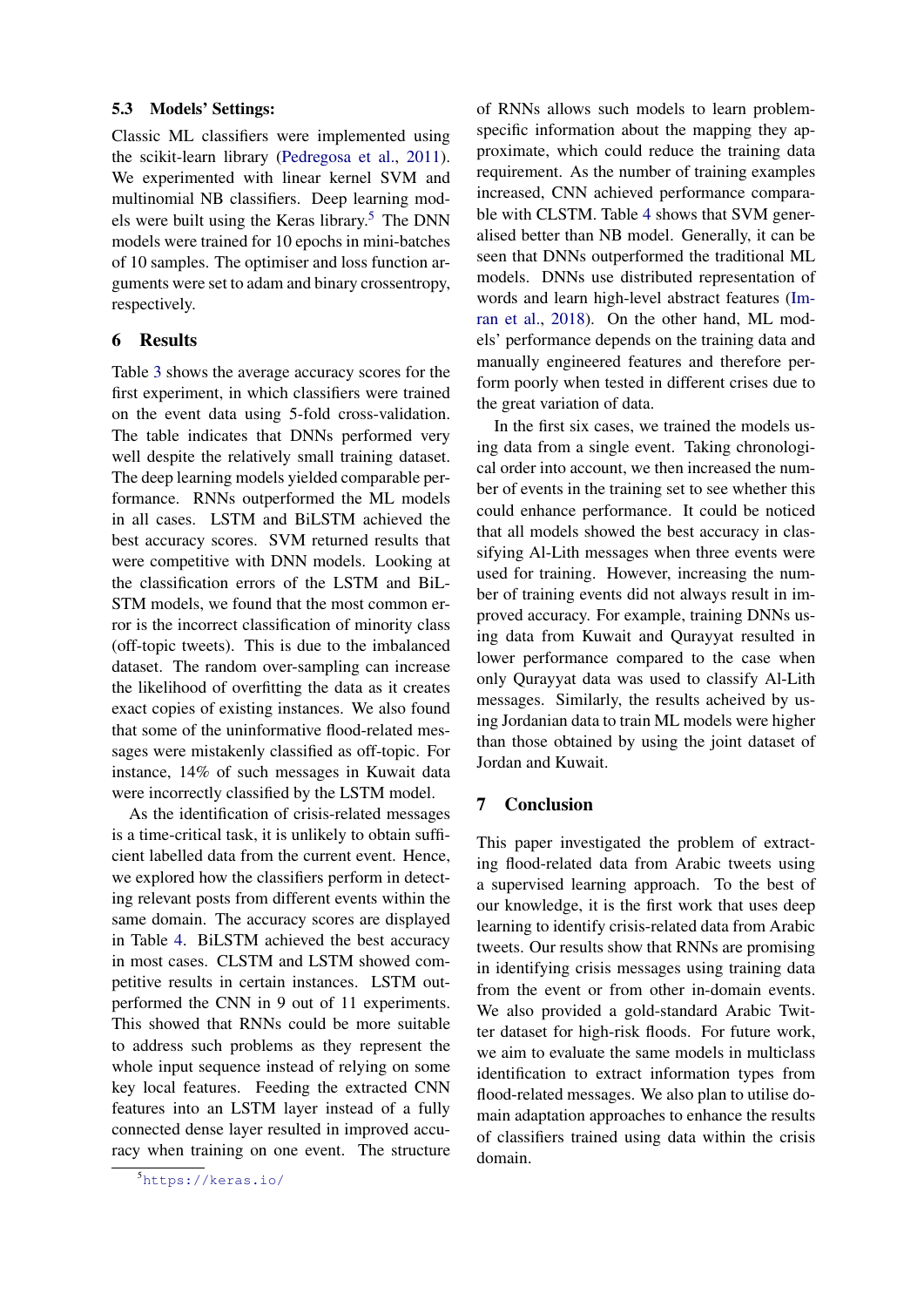<span id="page-6-11"></span>

| Event           | <b>SVM</b> | NB.   | <b>CNN</b> | <b>LSTM</b> | <b>CLSTM</b> | BiLSTM |
|-----------------|------------|-------|------------|-------------|--------------|--------|
| Jordan floods   | 91.03      | 79.72 | 91.77      | 91.26       | 91.69        | 92.14  |
| Kuwait floods   | 89.45      | 83.76 | 90.58      | 91.91       | 89.87        | 91.21  |
| Qurayyat floods | 94.18      | 90.19 | 92.87      | 95.17       | 94.64        | 95.48  |
| Al-Lith floods  | 90.83      | 81.59 | 93.86      | 94.08       | 91.64        | 93.56  |

Table 3: The accuracy scores of classical ML and DNN models when they are trained on event data.

<span id="page-6-12"></span>

| <b>Train Set</b>                    | <b>Test Set</b> | <b>SVM</b> | <b>NB</b> | <b>CNN</b> | <b>LSTM</b> | <b>CLSTM</b> | <b>BiLSTM</b> |
|-------------------------------------|-----------------|------------|-----------|------------|-------------|--------------|---------------|
| Jordan floods                       | Kuwait floods   | 61.60      | 63.15     | 67.51      | 70.32       | 67.01        | 70.46         |
| Jordan floods                       | Qurayyat floods | 68.42      | 56.47     | 70.95      | 72.10       | 71.03        | 72.33         |
| Jordan floods                       | Al-Lith floods  | 71.22      | 69.23     | 64.49      | 65.82       | 67.75        | 71.07         |
| Kuwait floods                       | Qurayyat floods | 69.73      | 59.15     | 62.22      | 64.13       | 67.66        | 69.73         |
| Kuwait floods                       | Al-Lith floods  | 63.90      | 61.98     | 67.15      | 67.30       | 71.81        | 71.59         |
| Qurayyat floods                     | Al-Lith floods  | 68.19      | 68.04     | 75.22      | 76.40       | 75.66        | 76.03         |
| Jordan + Kuwait floods              | Qurayyat floods | 69.80      | 60.30     | 73.10      | 75.24       | 73.02        | 76.55         |
| Jordan + Kuwait floods              | Al-Lith floods  | 69.89      | 68.04     | 71.30      | 68.93       | 71.59        | 74.40         |
| Jordan + Qurayyat floods            | Al-Lith floods  | 73.89      | 72.04     | 75.88      | 75.36       | 76.62        | 77.73         |
| Kuwait + Qurayyat floods            | Al-Lith floods  | 70.85      | 70.71     | 72.63      | 75.88       | 74.92        | 74.48         |
| Jordan + Kuwait +<br>Al-Lith floods |                 | 75.51      | 72.11     | 76.84      | 77.95       | 77.81        | 77.66         |
| Qurayyat floods                     |                 |            |           |            |             |              |               |

Table 4: The accuracy scores of classical ML and DNN models when they are trained on out-of-event data.

#### References

- <span id="page-6-4"></span>Fabian Abel, Claudia Hauff, Geert-Jan Houben, Richard Stronkman, and Ke Tao. 2012. Twitcident: fighting fire with information from social web streams. In *Proceedings of the 21st International Conference on World Wide Web*, pages 305–308. ACM.
- <span id="page-6-7"></span>Waleed Alabbas, Haider M al Khateeb, Ali Mansour, Gregory Epiphaniou, and Ingo Frommholz. 2017. Classification of colloquial arabic tweets in realtime to detect high-risk floods. In *2017 International Conference On Social Media, Wearable And Web Analytics (Social Media)*, pages 1–8. IEEE.
- <span id="page-6-0"></span>Mohamed Arafa and Crystal Armstrong. 2016. " facebook to mobilize, twitter to coordinate protests, and youtube to tell the world": New media, cyberactivism, and the arab spring. *Journal of Global Initiatives: Policy, Pedagogy, Perspective*, 10(1):6.
- <span id="page-6-5"></span>Zahra Ashktorab, Christopher Brown, Manojit Nandi, and Aron Culotta. 2014. Tweedr: Mining twitter to inform disaster response. In *ISCRAM*.
- <span id="page-6-1"></span>Fabricio Benevenuto, Gabriel Magno, Tiago Rodrigues, and Virgilio Almeida. 2010. Detecting spammers on twitter. In *Collaboration, electronic messaging, anti-abuse and spam conference (CEAS)*, volume 6, page 12.
- <span id="page-6-3"></span>Mark A Cameron, Robert Power, Bella Robinson, and Jie Yin. 2012. Emergency situation awareness from twitter for crisis management. In *Proceedings of the*

*21st International Conference on World Wide Web*, pages 695–698. ACM.

- <span id="page-6-6"></span>Cornelia Caragea, Adrian Silvescu, and Andrea H Tapia. 2016. Identifying informative messages in disaster events using convolutional neural networks. In *International Conference on Information Systems for Crisis Response and Management*, pages 137– 147.
- <span id="page-6-2"></span>David Chiang, Mona Diab, Nizar Habash, Owen Rambow, and Safiullah Shareef. 2006. Parsing arabic dialects. In *11th Conference of the European Chapter of the Association for Computational Linguistics*.
- <span id="page-6-9"></span>Yarin Gal. 2016. *Uncertainty in deep learning*. Ph.D. thesis, PhD thesis, University of Cambridge.
- <span id="page-6-10"></span>Kevin Gimpel, Nathan Schneider, Brendan O'Connor, Dipanjan Das, Daniel Mills, Jacob Eisenstein, Michael Heilman, Dani Yogatama, Jeffrey Flanigan, and Noah A Smith. 2010. Part-of-speech tagging for twitter: Annotation, features, and experiments. Technical report, Carnegie-Mellon Univ Pittsburgh Pa School of Computer Science.
- <span id="page-6-8"></span>Sepp Hochreiter and Jürgen Schmidhuber. 1997. Long short-term memory. *Neural computation*, 9(8):1735–1780.
- <span id="page-6-13"></span>Muhammad Imran, Carlos Castillo, Fernando Diaz, and Sarah Vieweg. 2018. Processing social media messages in mass emergency: Survey summary. In *Companion of the The Web Conference 2018 on The Web Conference 2018*, pages 507–511. International World Wide Web Conferences Steering Committee.